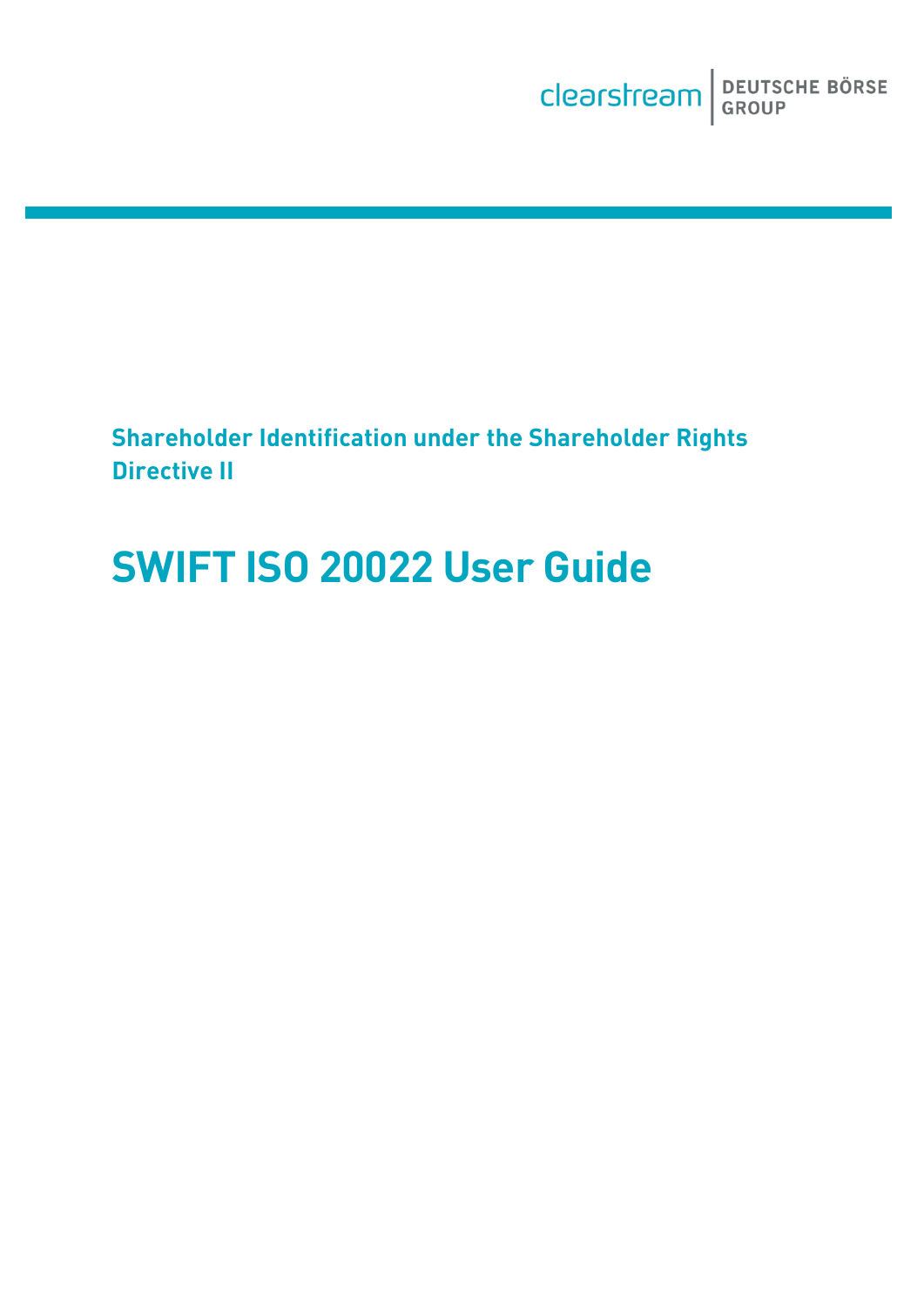#### **SWIFT ISO 20022 User Guide**

October 2020

Document number: 7327

This document is the property of Clearstream Banking and information in this document may not be reproduced or transmitted in any form or for any purpose, other than for intended business use, without the express written consent of Clearstream Banking. Clearstream Banking (or Clearstream) in this document refers collectively to Clearstream Banking S.A. (CBL) and Clearstream Banking AG (CBF). When referring to Clearstream in this document, this shall also apply to LuxCSD S.A. unless otherwise specified.

© Copyright Clearstream Banking (2020). All rights reserved.

Clearstream Banking is a Deutsche Börse Group company.

Clearstream is a registered trademark of Clearstream International S.A. SWIFT is a registered trademark of the Society for Worldwide Interbank Financial Telecommunication

<span id="page-1-0"></span>Clearstream International S.A. is a Deutsche Börse Group company.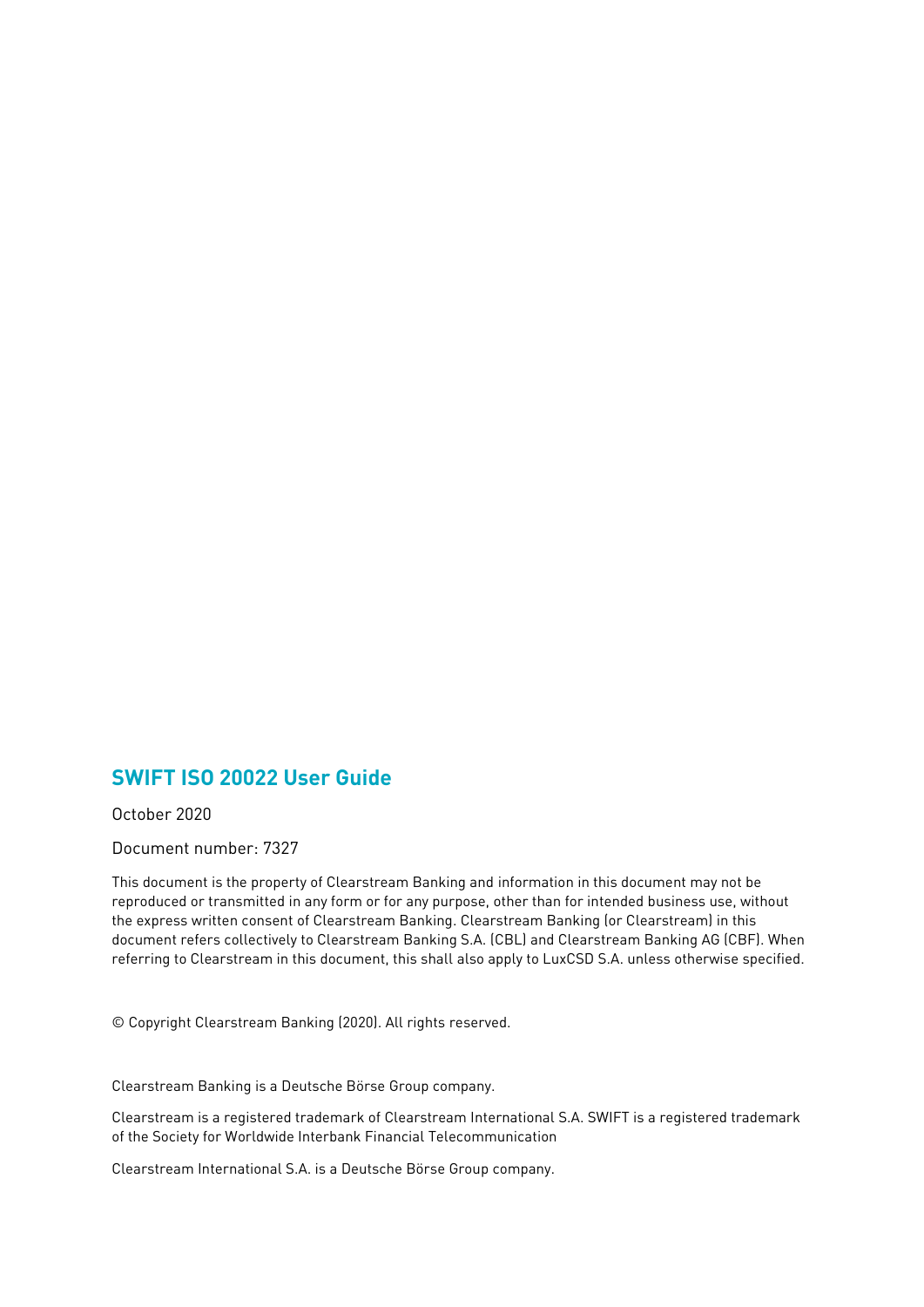## **Foreword**

As shown in the following figure, Clearstream Banking (as Issuer CSD and Investor CSD) will ensure that upon receipt of the shareholder identification request, the request is transmitted to the next intermediaries in the custody chain (that is, Clearstream Banking customers with holdings in the requested securities) without delay. If a threshold quantity limiting the answer applies and the total number of shareholdings is below the threshold quantity, Clearstream Banking will still transmit the request to the next intermediary in the custody chain.



Request going down the chain of intermediaries Response going from Intermediary directly to Response Recipient

A response to the shareholder identification disclosure request shall be sent by every intermediary in the custody chain directly to the recipient's address defined in the request and without delay.

Clearstream Banking will generate the response as required, with information regarding shareholder's identity, limited to Clearstream Banking books only.

In terms of ISO standards, the SMPG have decided that only MX messages are able to fulfil SRD II compliance. To ensure compliance with SRD II, Clearstream Banking will send seev.045 and seev.046 shareholder identification MX messages to customers.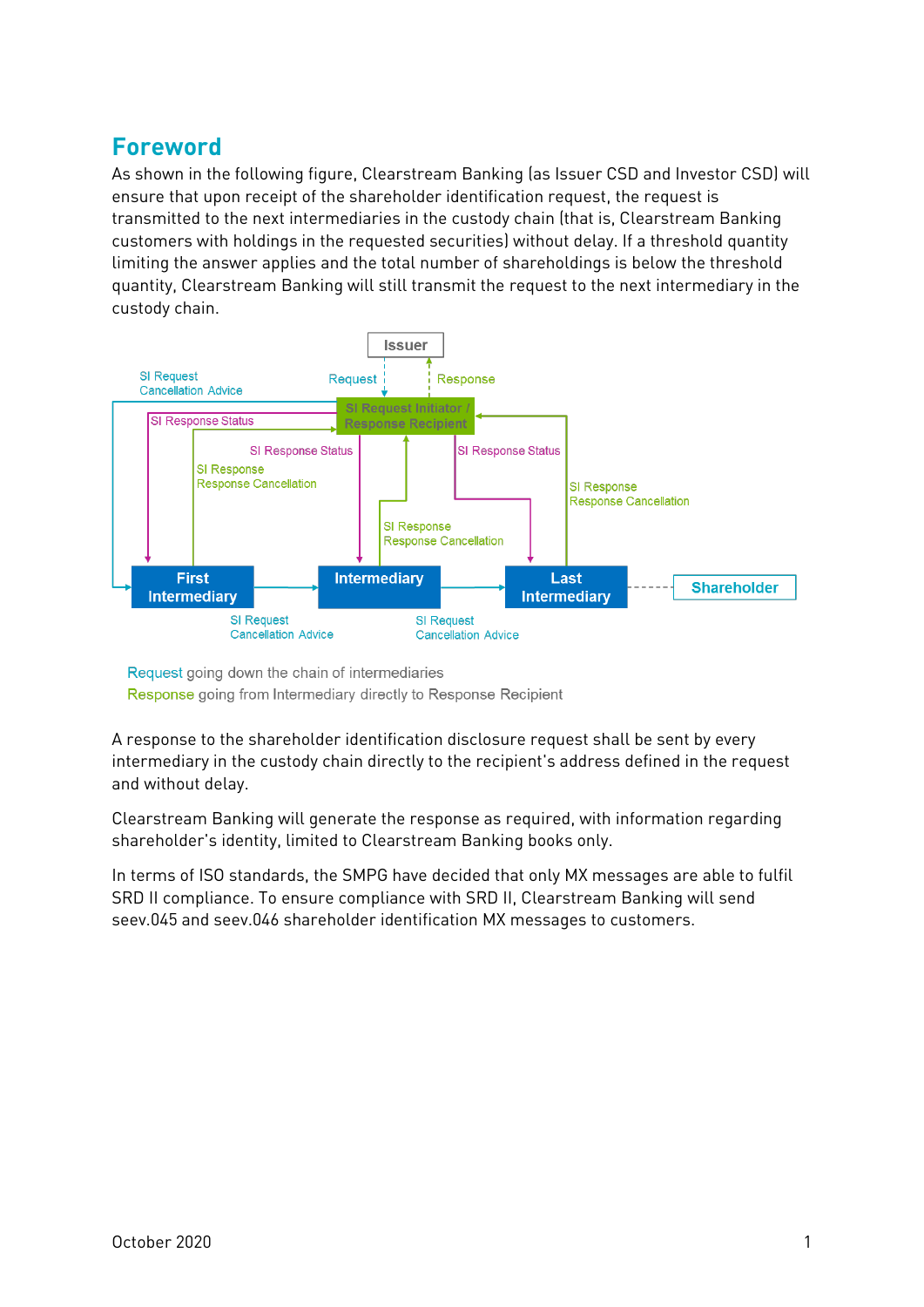# **Contents**

| ISO 20022 Message Exchange (MX) reference specifications for the Shareholder        |  |
|-------------------------------------------------------------------------------------|--|
|                                                                                     |  |
| Shareholders Identification Disclosure Request from Clearstream Banking to          |  |
| Shareholders Identification Disclosure Request Cancellation Advice from Clearstream |  |
|                                                                                     |  |
|                                                                                     |  |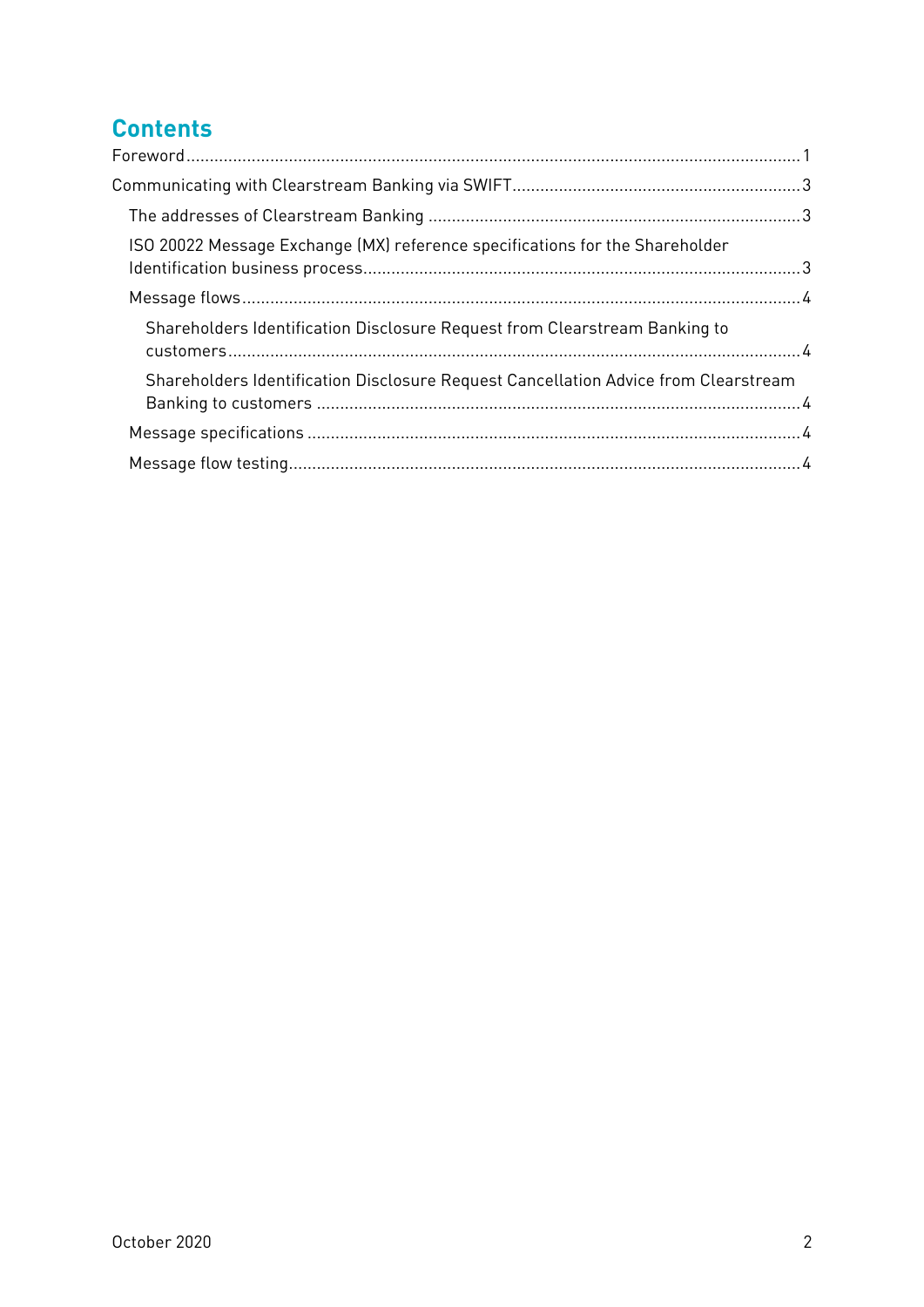### <span id="page-4-0"></span>**Communicating with Clearstream Banking via SWIFT**

#### <span id="page-4-1"></span>**The addresses of Clearstream Banking**

Messages from Clearstream Banking come from the following Distinguished Name (DN):

CBL Company Name: Clearstream Banking S.A. SWIFTNET DN: ou=xxx,o=cedelull,o=swift BIC: CFDLULL CBF Company Name: Clearstream Banking AG SWIFTNET DN: ou=xxx,o=dakvdeff,o=swift BIC: DAKVDEFF LuxCSD Company Name: LuxCSD S.A. SWIFTNET DN: ou=xxx,o=luxclull,o=swift BIC: LUXCLULL

Clearstream Banking uses the following SWIFT FINplus operational environments for the DNs mentioned above:

Live: Production environment enabling the transfer of financial transaction information to counterparties.

Pilot Current: Production environment enabling transfer of test messages with other FINplus users or with own destinations. This environment replicates the same message versions and features as the Live environment.

Pilot Future: Production environment enabling transfer of test messages with other FINplus users or with own destinations. This environment implements the message version and features that will be implemented on the Live environment at the next Standards Release. This environment is updated from time to time, in anticipation of the Live and Pilot Current evolution. It is available throughout the year.

#### <span id="page-4-2"></span>**ISO 20022 Message Exchange (MX) reference specifications for the shareholder identification business process**

The below messages may be sent by Clearstream Banking in the context of the shareholder identification business process.

<span id="page-4-3"></span>

| ISO 20022 message name                                | ISO 20022 message identifier |
|-------------------------------------------------------|------------------------------|
| <b>Shareholders Identification Disclosure Request</b> | seev.045                     |
| <b>Shareholders Identification Disclosure Request</b> | seev.046                     |
| Cancellation Advice                                   |                              |